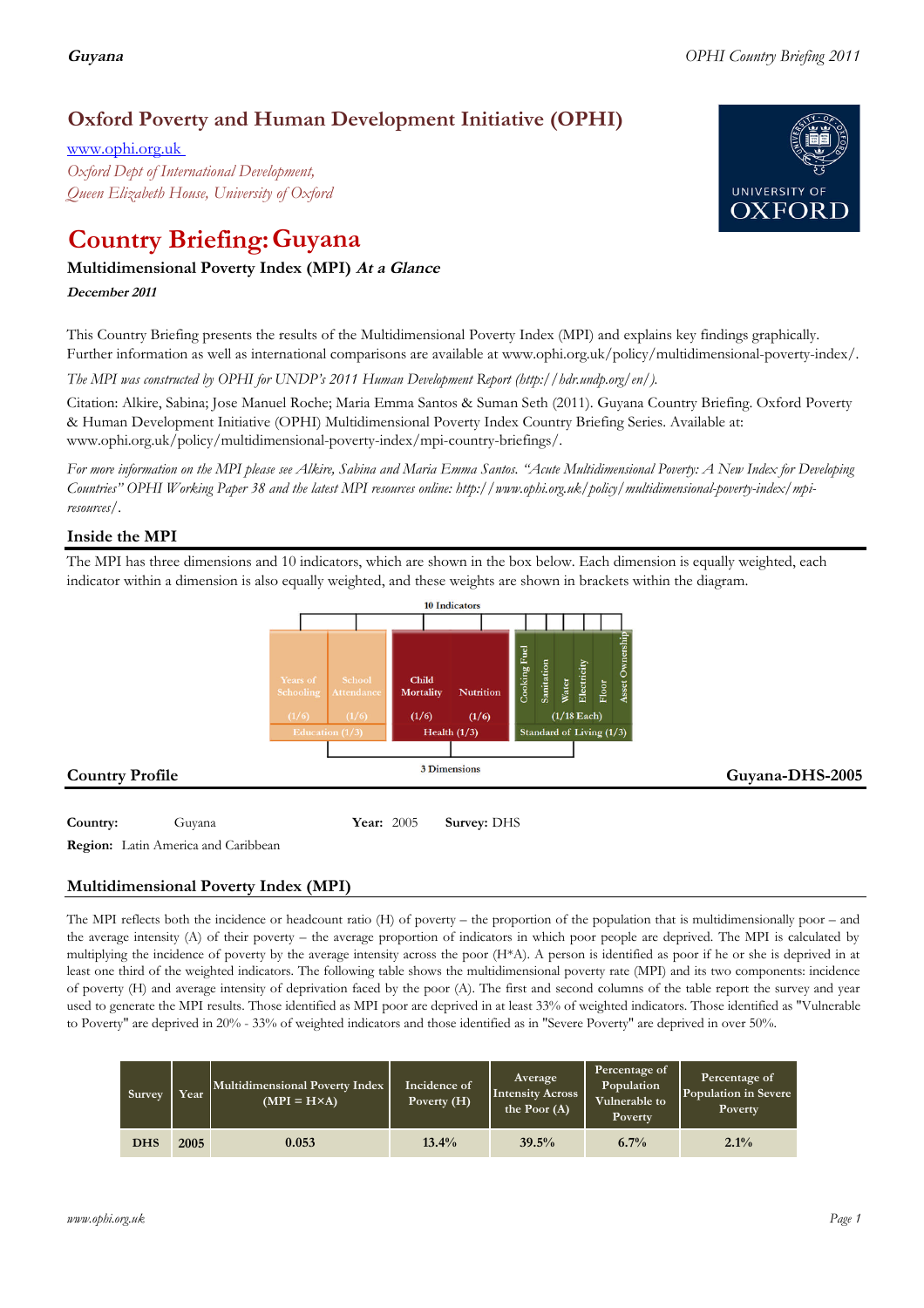### **Comparing the MPI with Other Poverty Measures**

Column chart A compares the poverty rate using the MPI with three other commonly used poverty measures. The height of the first column denotes the percentage of people who are MPI poor (also called the incidence or headcount ratio). The second and third columns denote the percentages of people who are poor according to the \$1.25 a day income poverty line and \$2.00 a day line, respectively. The final column denotes the percentage of people who are poor according to the national income poverty line. The table on the right-hand side reports various descriptive statistics for the country. The statistics shaded in khaki/olive are taken from the year closest to the year of the survey used to calculate the MPI. The year is provided below each column in chart A.



|                |                                 | Summary                                                                    |          |  |  |  |
|----------------|---------------------------------|----------------------------------------------------------------------------|----------|--|--|--|
| erty Measures  |                                 | Multidimensional Poverty Index                                             | 0.053    |  |  |  |
|                |                                 | Percentage of MPI Poor (H)                                                 | $13.4\%$ |  |  |  |
| 18.0%          |                                 | Average Intensity of Deprivation (A)                                       | $39.5\%$ |  |  |  |
|                |                                 |                                                                            |          |  |  |  |
|                |                                 | Percentage of Income Poor (\$1.25 a day) <sup><math>\ddagger</math></sup>  | 8.7%     |  |  |  |
|                |                                 | Percentage of Income Poor (\$2.00 a day) <sup>‡</sup>                      | $18.0\%$ |  |  |  |
|                |                                 | Percentage of Poor (National Poverty Line) <sup>#</sup>                    | No Data  |  |  |  |
|                |                                 |                                                                            |          |  |  |  |
|                | $0.0\%$                         | Human Development Index 2011*                                              | 0.633    |  |  |  |
| US\$2 a day    | <b>National Poverty</b><br>Line | $HDI$ rank*                                                                | 117      |  |  |  |
| 1998           | No data                         | $HDI category*$                                                            | Medium   |  |  |  |
| <b>Aeasure</b> |                                 | # The World Bank (2011). "World Development Indicators." Washington, DC.   |          |  |  |  |
|                |                                 | * UNDP (2011). "Human Development Report", Statistical Table 1 . New York. |          |  |  |  |

### te: For population figures and numbers of MPI poor people, consult the tables on OPHI's te: http://www.ophi.org.uk/policy/multidimensional-poverty-index/

### **Comparing the MPI with Other Poverty Measures**

Column chart B shows the percentage of people who are MPI poor (also called the incidence or headcount) in the 109 developing countries analysed. The column denoting this country is dark, with other countries shown in light grey. The dark dots denote the percentage of people who are income poor according to the \$1.25 a day poverty line in each country. The graph above tells you the year this data comes from. Dots are only shown where the income data available is within three years of the MPI survey year.



**B. Headcounts of MPI Poor and \$1.25/day Poor**



 $\bullet$  Percentage of Income Poor (living on less than \$1.25 a day)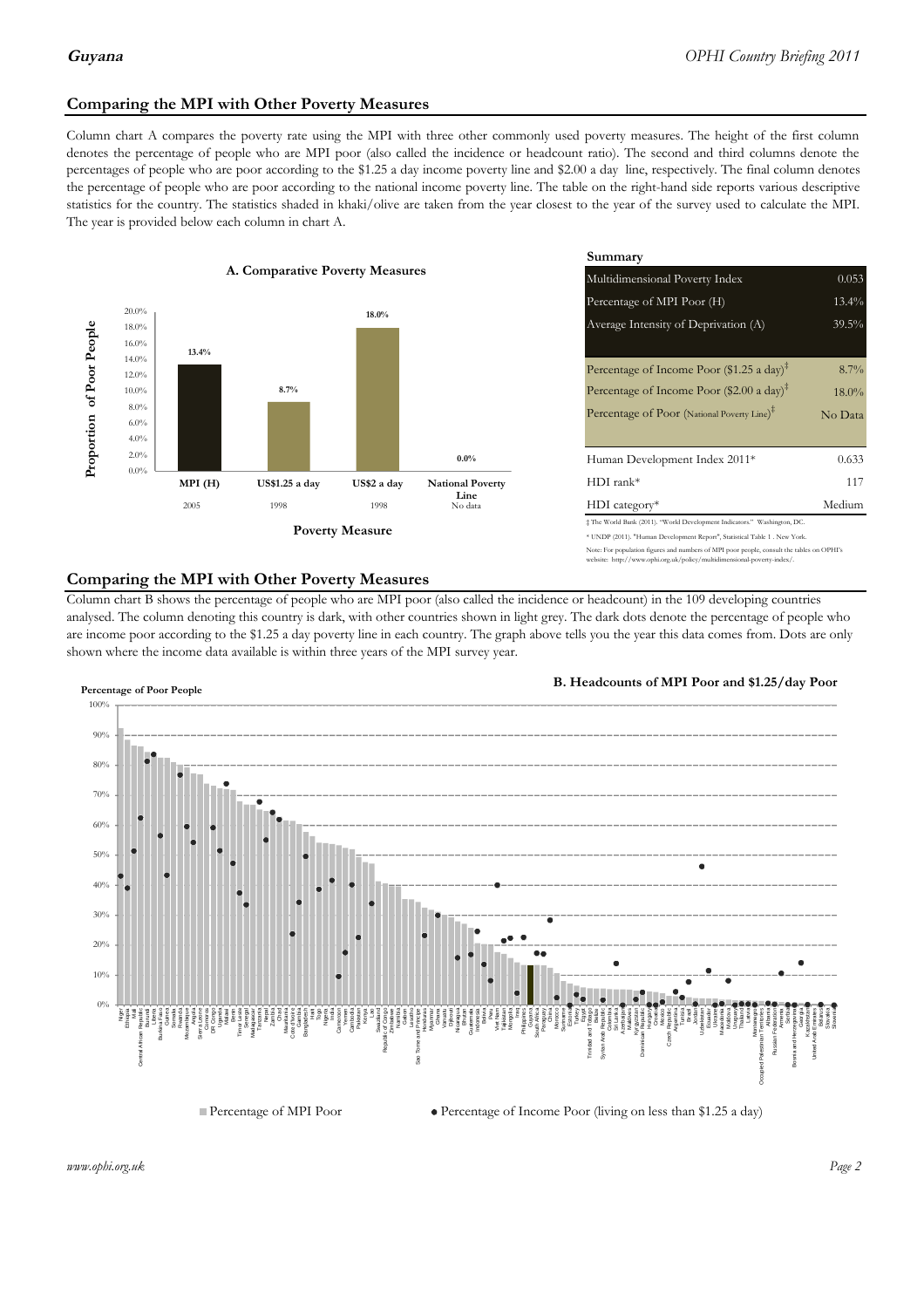### **Incidence of Deprivation in Each of the MPI Indicators**

The MPI uses 10 indicators to measure poverty in three dimensions: education, health and living standards. The bar chart to the left reports the proportion of the population that is poor and deprived in each indicator. We do not include the deprivation of non-poor people. The spider diagram to the right compares the proportions of the population that are poor and deprived across different indicators. At the same time it compares the performance of rural areas and urban areas with that of the national aggregate. Patterns of deprivation may differ in rural and urban areas.



### **Composition of the MPI**

The MPI can be broken down to see directly how much each indicator contributes to multidimensional poverty. The following figure shows the composition of the MPI using a pie chart. Each piece of the pie represents the percentage contribution of each indicator to the overall MPI of the country. The larger the slice of the pie chart, the bigger the weighted contribution of the indicator to overall poverty.